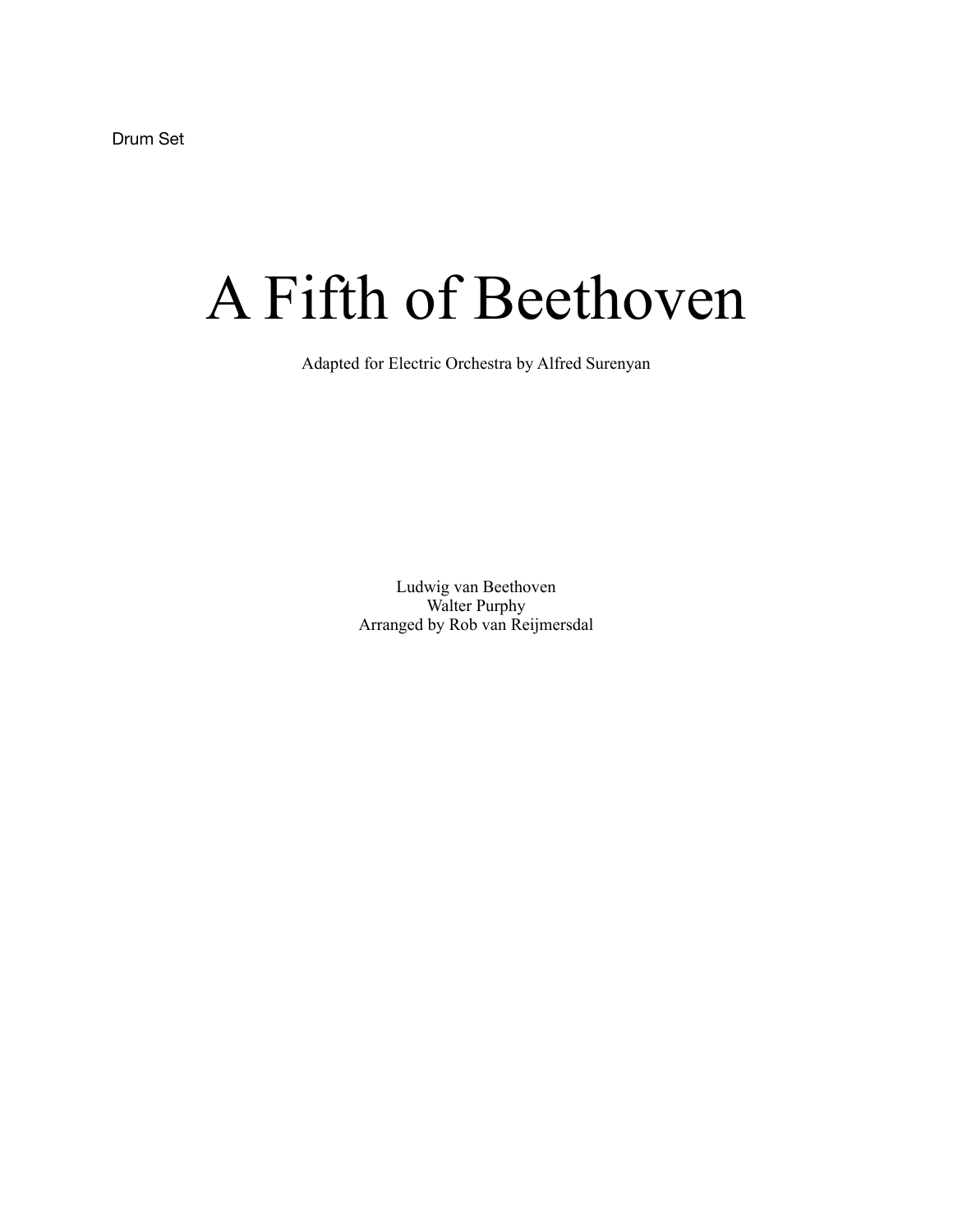Drum Set

## A Fifth of Beethoven

Adapted for Electric Orchestra by Alfred Surenyan

Ludwig van Beethoven Walter Murphy Arranged by Rob van Reijmersdal

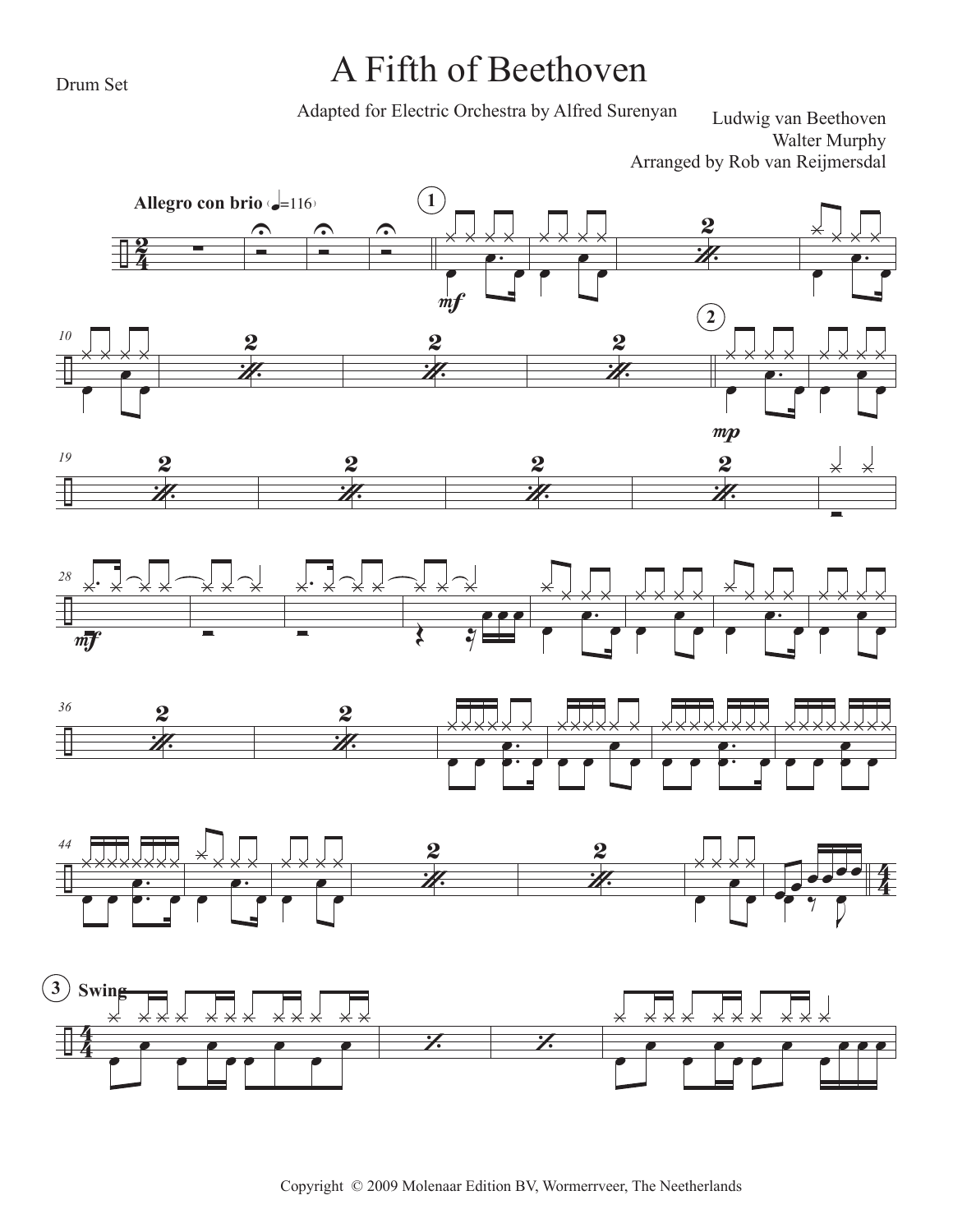